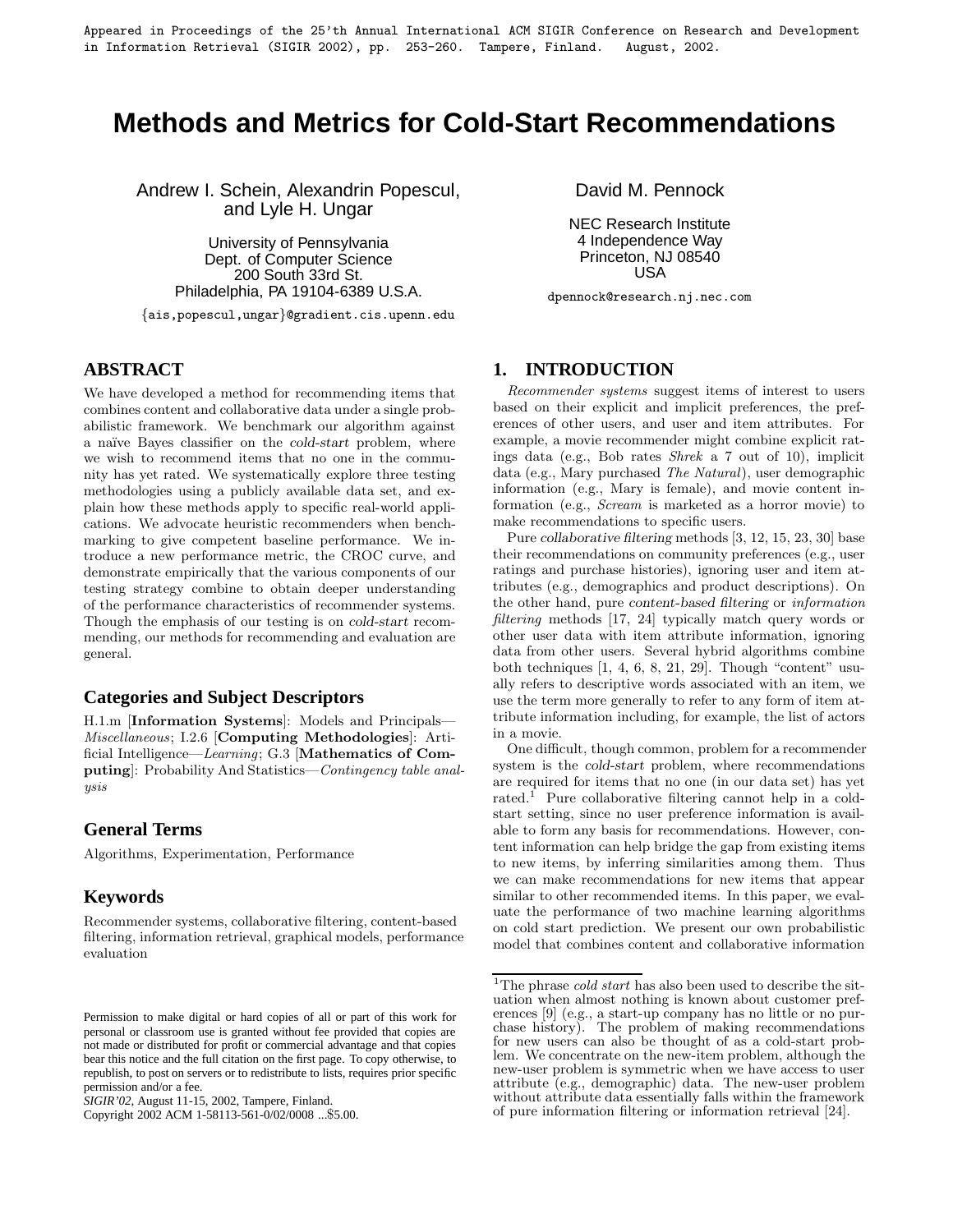by using expectation maximization (EM) learning to fit the model to the data. We perform benchmarking on movie ratings data and compare against a na¨ıve Bayes method that has also been proposed for this task [16].

Some key questions in evaluating recommender systems on testbed data are: what to predict, how to grade performance and what baseline to compare with. We identify three useful components to predict on our data set, and show where past work has focussed. In deciding what metric to use in evaluating performance, we have borrowed heavily from the literature in addition to developing our own tool: the CROC curve. For baseline measures of performance we advocate the use of heuristic recommenders: algorithms that are trivial to implement yet give performance that is well above random. We find that heuristic recommenders do surprisingly well: in some cases outperforming more sophisticated methods. Our testing goal is to uncover the most informative characterization of performance for our method and the naïve Bayes algorithm.

### **2. BACKGROUND AND RELATED WORK**

Early recommender systems were pure collaborative filters that computed pairwise similarities among users and recommended items according to a similarity-weighted average [22, 30]. Breese et al. [3] refer to this class of algorithms as memory-based algorithms. Subsequent authors employed a variety of techniques for collaborative filtering, including hard-clustering users into classes [3], simultaneously hard-clustering users and items [31], soft-clustering users and items [14, 21], singular value decomposition [26], inferring item-item similarities [27], probabilistic modeling [3, 6, 10, 20, 21, 29], machine learning [1, 2, 18], and listranking [5, 7, 19]. More recently, authors have turned toward designing hybrid recommender systems that combine both collaborative and content information in various ways [1, 4, 6, 8, 21, 29]. To date, most comparisons among algorithms have been empirical or qualitative in nature [11, 25], though some worst-case performance bounds have been derived [7, 18], some general principles advocated [7], and some fundamental limitations explicated [19]. Techniques suggested in evaluating recommender system performance include mean average error, receiver operator characteristic (ROC) curves, ranked list metrics [3, 11] and variants of precision/recall statistics [25].

In this work we extend the hybrid recommender system of Popescul et al. [21] to average content data in a model based fashion. In evaluating our method we introduce novel testing strategies and metrics that can discover fine-grain characterization of performance leading to actionable conclusions.

### **3. THE TWO-WAY ASPECT MODEL**

In predicting an association between person  $p$  and movie  $m$ , we employ a latent class variable framework called the aspect model that has been designed for contingency table smoothing [13]. Figure 1 (a) shows a graphical model description of the aspect model for a person/movie contingency table and Table 1 explains our notation used in the graphical model as well as in other descriptions of the movie recommendation task.



**Figure 1: Graphical model of the person/movie aspect model (a) and the person/actor aspect model (b). These graphs can be interpreted precisely as belief networks.**

| Random Variable Object Interpretation |                       |              |
|---------------------------------------|-----------------------|--------------|
|                                       | р                     | person       |
| М                                     | m                     | movie        |
|                                       | $\alpha$              | actor        |
|                                       | $\tilde{\mathcal{Z}}$ | latent class |

**Table 1: Notation used in our model descriptions.**

#### **3.1 Pure Collaborative Filtering Model**

The aspect model of Figure 1 (a) encodes a probability distribution over each person/movie pair. Observations consist of tuples  $(p, m)$  recording that person p has seen/rated movie m. We store observations in a *count matrix* or *con*tingency table with rows ranging over people and columns ranging over movies (or *vice versa*). Often our data may include multiple observations that are identical (e.g., Lyle saw *Memento* twice). With each observation we increment by one the count of the appropriate contingency table *cell* (or matrix entry). A na¨ıve probability estimate for each cell is simply the observed frequency of events in that cell. However, notice that using this method of assigning probabilities, an empty cell implies that there is zero probability of the corresponding person seeing the corresponding movie, clearly an unrealistic inference.

An aspect model hypothesizes the existence of a hidden or *latent* cause z (e.g., an affinity for a particular style of movies) that motivates person  $p$  to watch movie  $m$ . According to the generative model semantics, person  $p$  chooses a latent class  $z$ , which in turn determines the movie  $m$  watched. The choice of movie  $m$  is assumed independent of  $p$  given knowledge of  $z$ . Since  $z$  is hidden, we sum over possible choices to define the distribution over  $(p, m)$ :

$$
P(p,m) = \sum_{z} P(p)P(z|p)P(m|z). \qquad (1)
$$

Parameters  $P(z|p)$  and  $P(m|z)$  correspond to the processes of  $p$  stochastically choosing a latent class  $z$ , and  $z$  stochastically choosing m. The  $P(p,m)$  values can be thought of as smoothed estimates of the probability distribution of the contingency table. The latent variables perform the smoothing in a manner that maximizes the model likelihood (by keeping estimates of  $P(p, m)$  close to the empirical distribution). The model also creates smoothed estimates for the values  $P(p)$  and  $P(m)$ , both taking their interpretations from contingency table analysis. The parameters are calculated using the tempered EM algorithm as described in [13].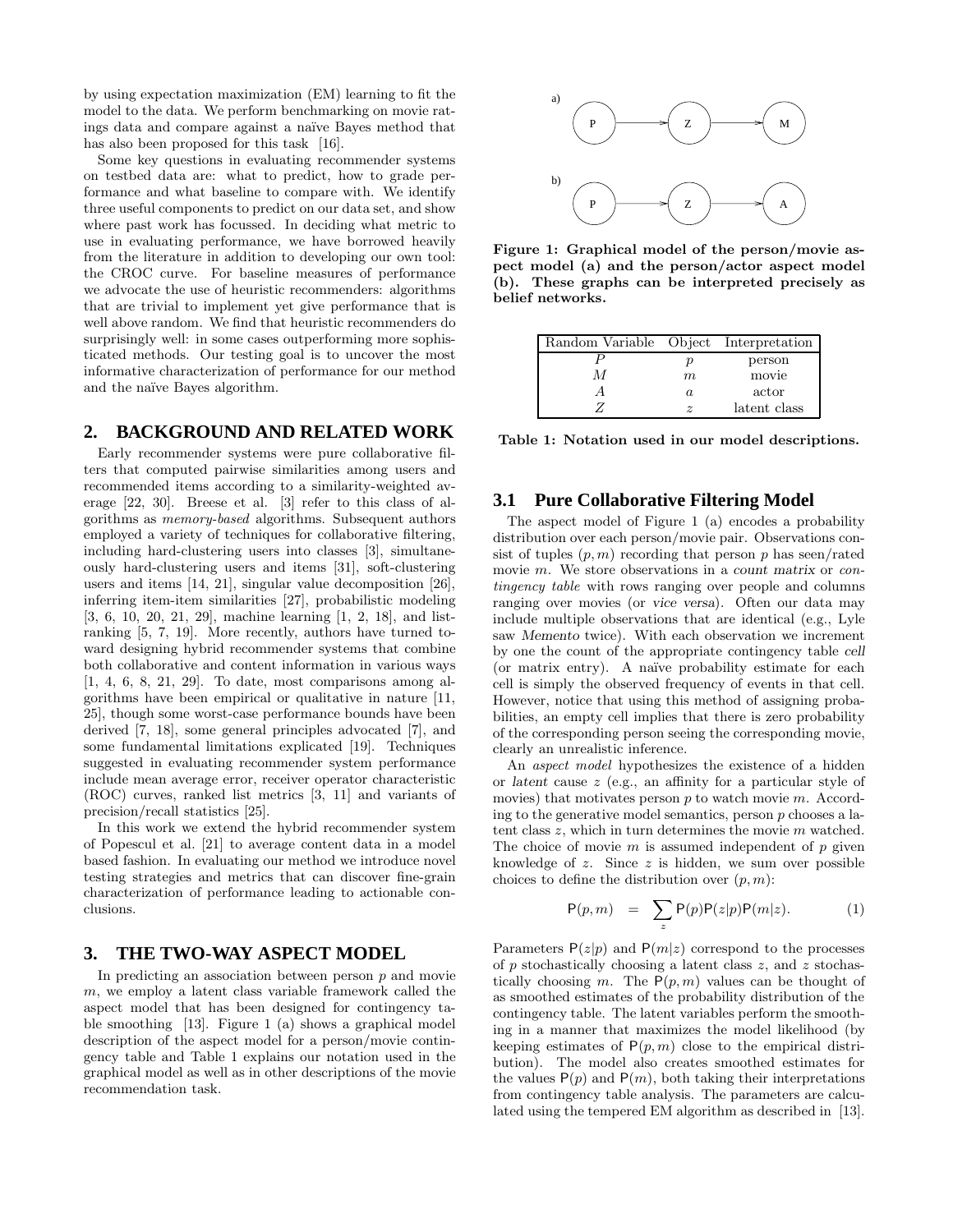We choose the number of latent classes using performance on a partition of training data as the criterion. Recommendations to person p are made using:  $P(m|p) \propto P(p,m)$ . Our own source code for fitting the two-way aspect model is available online [28]. We have found training to take only a few minutes using a Pentium II computer with 512 mb of RAM. Once trained, the method can generate a user's recommendations in a fraction of a second.

### **3.2 Adding Content Information**

The recommender system described so far is a pure collaborative filtering algorithm developed by Hofmann and Puzicha [14]. We will not use the pure collaborative filtering aspect model since we wish to experiment on the cold start problem. The person/actor aspect model of Figure 1 (b) combines collaborative with content data in one model:

$$
P(p,a) = \sum_{z} P(p)P(z|p)P(a|z). \qquad (2)
$$

In using this model, we hope that casts of actors can act as surrogates for movies. We recommend movies to a user based on how similar the cast is to movies the user has already rated. We generate a dataset from the collaborative filtering model by taking the collaborative observations  $(p, m)$  and creating a set of observations  $(p, a_i)$  for each actor  $i$  in movie  $m$ . These newly formed observations are nolonger independent, breaking an assumption of the aspect model. We have found in our own experiments that the person/actor aspect model has strengths to offset potential disadvantages of broken independence assumptions (for an example, see [21]).

### **3.3 Folding In**

Notice that the person/actor aspect model does not have a movie object in the event space. In order to recommend a movie, we must create a new movie object out of the set of actors that appear in that movie. This pseudo-movie is then placed in the latent space based on the content information. We use Hofmann's [13] *folding-in* algorithm (originally used to fold term-queries into a document-word aspect model). For example, suppose we have fit a person/actor model and want to fold-in a new movie. We create a new set of parameters  $P(z|m)$  and use the actors in the movie  $\{(a, m)\}$ as evidence for placing the movie in latent space in a manner that maximizes the likelihood of the movie. All of the original parameters from (2) are held constant during the process. The exact EM algorithm operates as follows: **E-Step:**

 $P(z|a,m) \propto P(a|z)P(z|m)$ 

**M-Step:**

$$
P(z|m) \propto \sum_{a} n(a,m)P(z|a,m)
$$

Recommendations are made using:

$$
P(p|m) = \sum_{z} P(p|z)P(z|m)
$$

If we desire an estimated value of  $P(p, m)$ , we will first need to estimate  $P(m)$ . We are currently experimenting with Bayesian weighting of movie-queries that computes an average of  $P(a)$  for the various actors in the movie.

### **4. NAIVE BAYES RECOMMENDER**

As an alternative to the aspect model, we use the bag-ofwords naïve Bayes text classifier developed in [17] applied to person/actor data. For each person a separate naïve Bayes classifier is trained so that no collaborative information is used. Hence, this is a pure content-based method capable of cold-start recommendation. The model is trained using Laplace smoothing.

Ratings prediction is computed with the probability function:

$$
\mathsf{P}(c_j|M) = \frac{\mathsf{P}(c_j)}{\mathsf{P}(M)} \prod_{i=1}^{|M|} \mathsf{P}(a_i|c_j) \tag{3}
$$

where the class  $c_j$  is a rating. Embedded in formula (3) is the belief that all movies in the data set are rated. In other words, the naïve Bayes generative model does not predict that an item will or won't be rated. We have tried to be consistent with the experiments of Melville et al. [16] who applied this classifier to a movie dataset similar to our own; we duplicate some of their testing strategies while adding our own.

### **5. TESTING METHODOLOGY**

Our data primarily comes from the MovieLens data set assembled by the GroupLens project [11] consisting of actual ratings from a group of users. The core of this data set is a list of movie ratings grouped by person. Each person rates at least twenty movies. All MovieLens observations consist of a rating between 1 and 5 inclusive. In order to obtain actor and director information, we downloaded relevant pages from the Internet Movie Database (http://www.imdb.com). We speed up model fitting by considering only actors billed in the top ten and eliminating any actors who appear in only one movie.

In our experiments we randomly split the movies into a training set and a test set. In this manner we create a set of movies that have no observations in the training set. We test only using the 331 movies in the test set (out of 1682 total movies in the data set). There are 943 people we make recommendations for, with an average of 85 observations per person in the entire training set. There are 19,192 observed events for the test set movies out of a possible total of 312,133. 10,640 of the test set observations have rating of 4 or higher. All results reported below come from the same test set in order to facilitate comparison.

In testing various recommender systems on a static data set such as the MovieLens data, it is important to place test results in their proper context for those who may want to implement such systems. We have identified three modes of testing on our data set that correspond to different realworld applications. Statements about the performance of a recommender system should be based on what sort of recommendation task is simulated in testing. The differences in our testing modes are linked to the role of rating versus purchase data in the recommendation problem. We may wish to predict that a customer will purchase an item or that a customer will both purchase and like an item. A final task is to impute (guess) a customer's rating on an item that was purchased. These testing modes are elaborated below.

#### 1. Implicit Rating Prediction

Implicit rating prediction refers to prediction of data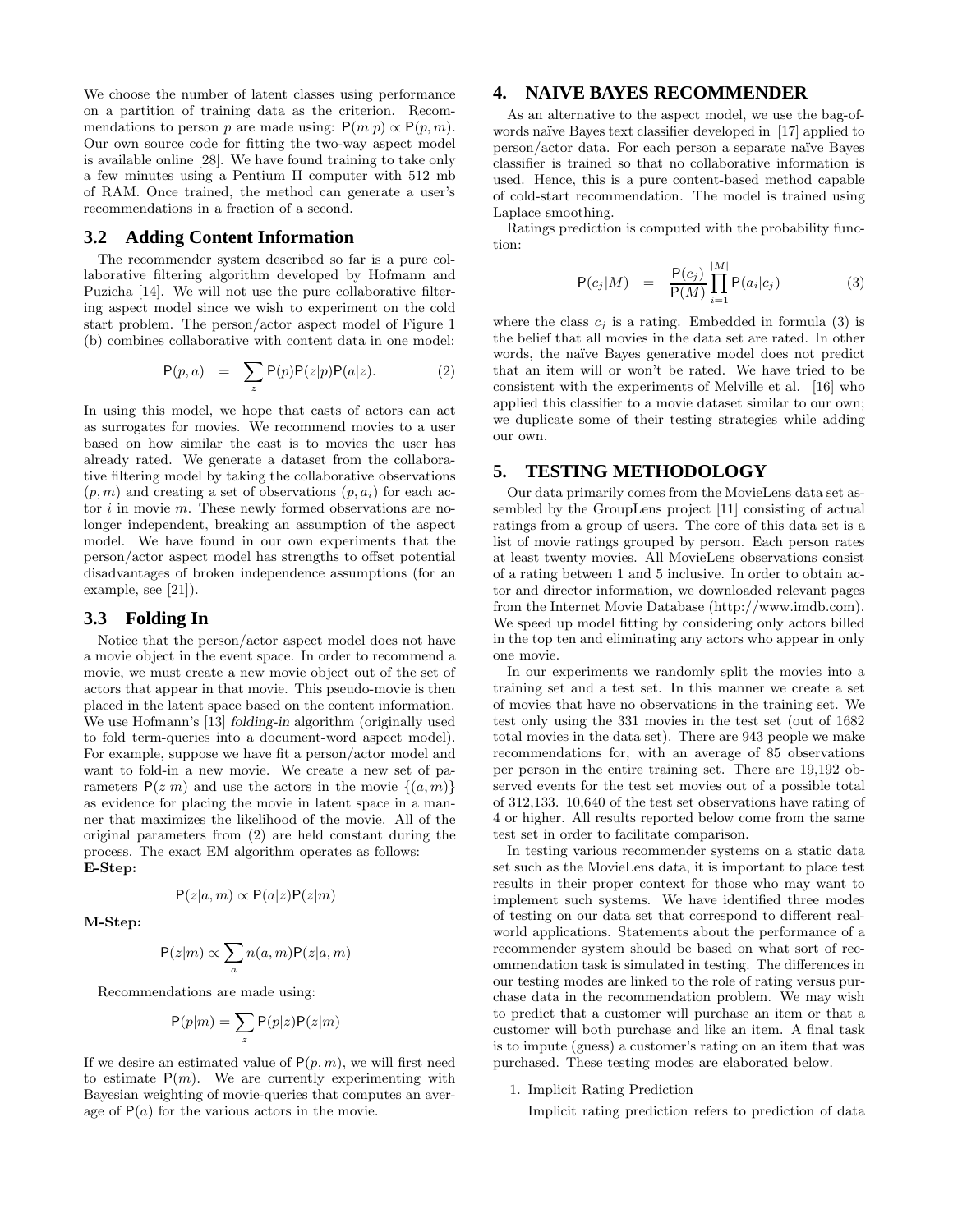such as purchase history; a purchase is not necessarily an indication of satisfaction, but a purchase is an indication of some implicit need or desire for an item. For MovieLens data we predict that a person has rated a movie, a task that is analogous to predicting a customer purchase. When evaluating performance, we do not consider the rating itself or events that occur in the training set (for domains where we don't recommend what a user already owns or has rated). implicit rating prediction is most appropriate for domains where explicit rating information is not available and we are satisfied to recommend products that the user is likely to purchase on their own. Past implicit evaluation work includes [21, 29]. We will refer to MovieLens observations stripped of a rating component as implicit rating data throughout this paper.

2. Rating Prediction

In rating prediction we wish to predict both implicit rating and rating components of an observation simultaneously. In our MovieLens benchmarking we classify each person/movie pair that doesn't occur in the training observations into two groups:

a)  $p_i$  rated  $m_j \geq 4$ .

b)  $p_i$  did not rate  $m_i \geq 4$ .

Condition  $b$  could imply that person  $i$  did not rate movie *j* at all.

3. Rating Imputation

Rating imputation is prediction of ratings for items where we have implicit rating observations. In concrete terms, we ask "given that a person has seen movie x, how likely are they to rate it  $\geq 4$ ?" Our prior knowledge that the person has seen  $x$  means we have a implicit rating observation to this effect. Our goal is to guess the best rating. We implement rating imputation testing by taking held out observations from the MovieLens data and predicting ratings on this set.

In real-world applications we may have data sets where implicit rating observations are available in large quantities, but the rating component is missing at random. Rating imputation measures success at filling in the missing values. Rating imputation has been used previously in [3, 11, 16] to evaluate recommender system performance.

### **6. EVALUATION METRICS**

Before deploying an actual recommender system we would need to decide how often to recommend and to whom. For instance, in one application we may need to recommend  $k$ products to each customer in a database, where  $k$  is a number we may choose according to a desired false-positive rate. In other applications we may be permitted to recommend a greater number of products to customers who we understand better. In this section, we identify metrics that measure success in either mode of recommending and show in the results section how using both metrics on the same data uncovers fine grain recommender system characteristics.

Herlocker et al. [11] suggest using receiver operator characteristic (ROC) curves as one measure to evaluate recommender systems. We call the method of Herlocker et al. a global ROC (GROC) curve in order to distinguish it from

the customer ROC (CROC) variation presented shortly. A ROC curve is a curve showing hit/miss rates for different classification thresholds. Currently, machine learning researchers use ROC curves to evaluate binary classification algorithms. We will employ ROC curves in this context (e.g., "our algorithm says a person *will* have rated a movie" is a predicted *positive* outcome). The area under a ROC curve is a performance measure with perfect performance indicated by area of one and random guessing indicated by area 0.5. ROC curves are nearly equivalent to precision/recall curves in the information retrieval community and lift curves of the marketing literature. The terms precision and recall are analogous to specificity and sensitivity respectively, where the latter terms are found on ROC curves. Sensitivity (or hit rate) is equal to the percentage of all positive values found above some threshold. 1 - Specificity (or miss rate) is equal to the fraction of all negative values found above some threshold. Miss rate and hit rate are plotted on the  $x$  and y axis respectively. Varying the threshold generates a series of points forming a *curve*. We will not actually connect the points of our plots to form the curve in order to make the figures more readable.

We use a global ROC (GROC) curve to measure performance when we are allowed to recommend more often to some users than others. GROC curves are constructed in the following manner:

1. Order the predictions  $pred(p_i, m_j)$  in a list by magnitude, imposing an ordering:  $(p, m)_k$ . 2. Pick  $n$ , calculate hit/miss rates caused by predicting the top  $n (p, m)_k$  by magnitude, and plot the point.

By selecting different  $n$  (e.g. incrementing  $n$  by a fixed amount) we draw a curve on the graph.

Customer ROC (CROC) curves measure performance of a recommender system when we are constrained to recommend the same number of items to each user. Unlike the GROC curve, the CROC curve is not a special case of the ROC curve, though it is constructed in an analogous manner:

#### 1. For each person  $p_i$ , order the predictions  $pred(p_i, m_j)$  in a list by magnitude imposing an ordering:  $(m)_k$ .

2. Pick  $n$ , calculate global hit/miss rates caused by recommending the top predicted  $n$ movies to each person and plot the point.

We vary  $n$  as in the GROC case.

In a GROC curve, the perfect recommender will generate a curve with area one, but for the CROC curve this is not the case. To see why, imagine using an omniscient recommender on a data set with three people: person  $a$  sees four movies, person  $b$  sees two movies, and person  $c$  sees six movies. When we recommend four movies to each person, we end up with two false-positives from person  $b$ , lowering the area of the curve. However, for any particular data set, we can plot the curve and calculate the area of the omniscient recommender in order to facilitate comparison.

Whether using GROC or CROC curves it is important to focus attention on the left hand side of the graph. This is the portion of the graph focusing on a low false positive rate. In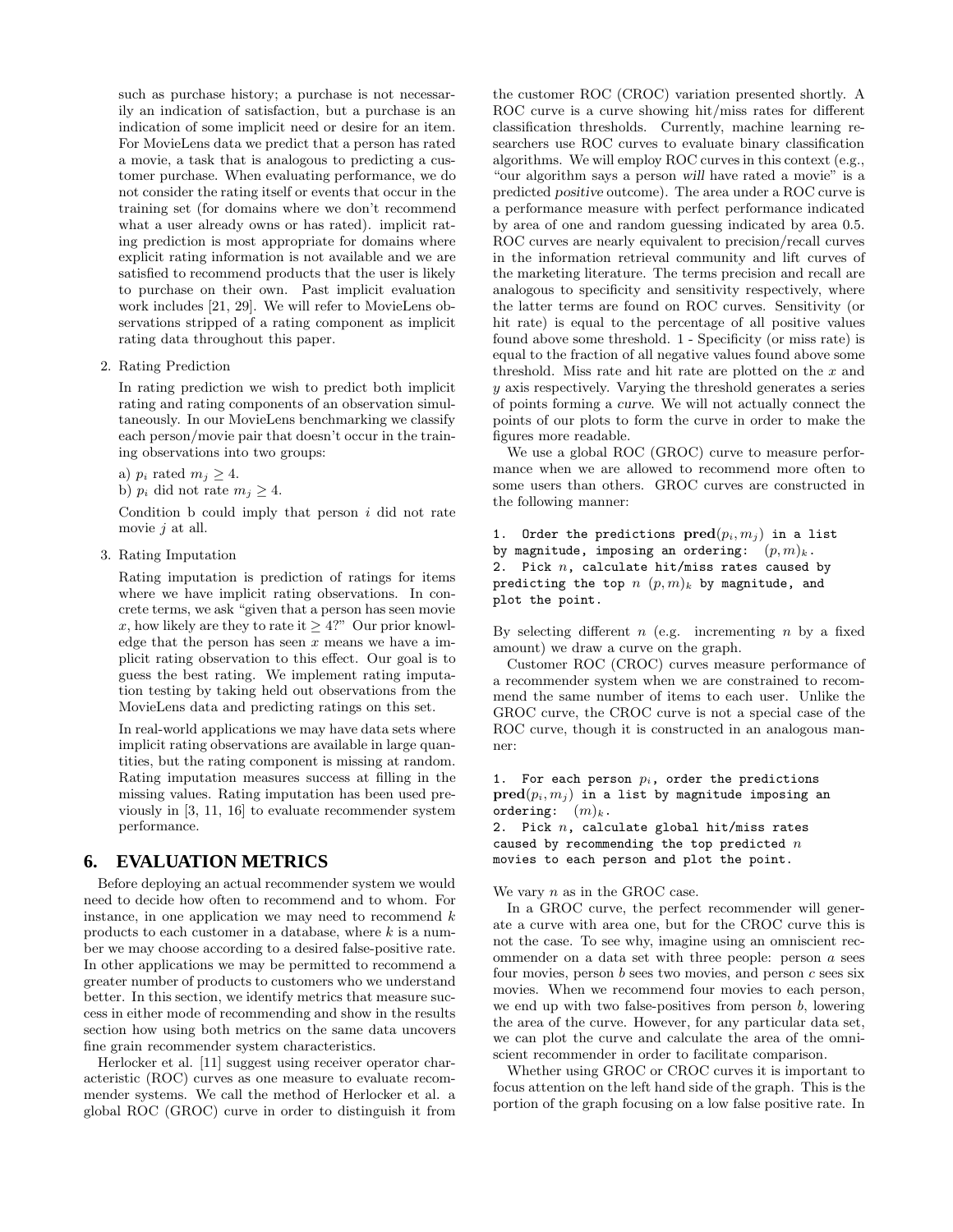most applications of recommender systems it is desirable to obtain the best possible performance in the low false positive region of the curve.

### **7. RESULTS**

We test the person/actor aspect model against the naïve Bayes method of [17]. We conduct implicit rating and rating imputation since these two methods are most commonly used to evaluate the two recommender systems in the previous literature [16, 29]. Our preliminary experiments with naïve Bayes confirmed earlier observations [16] that naïve Bayes is sensitive to sparsity below 40 rated movies on this type of data (results not shown). In order to better duplicate the prior work in rating imputation [16] as well as present na¨ıve Bayes in the best possible light, we perform rating imputation only for users who have rated 40 or more movies in the training set. We train the models separately according to precedent: the aspect model is trained on implicit rating data, while the na¨ıve Bayes method is trained on the corresponding ratings data.

Implicit in the GROC and CROC curve is the performance of a random recommender: a 45 degree line with area 0.5 underneath. We feel that in many applications a superior baseline can be developed. For instance, we can recommend first to users that on average rate movies higher in order to obtain better-than-random rating imputation GROC performance. We call such recommendation algorithms *heuristic recommenders* since they use simple tricks to obtain aboverandom performance. Where possible we propose and include heuristic recommenders in the analysis.

### **7.1 Implicit Rating Testing**

Figure 2 shows GROC and CROC plots comparing the person/actor aspect model, the na¨ıve Bayes recommender and (for the GROC case) a heuristic recommender on the implicit rating prediction task. The heuristic recommender for the GROC plot is created by substituting the total number of movies seen by person i for the recommender output for pair:  $(p_i, m_j)$ . In other words we list users by their relative activity in rating on the MovieLens site and recommend *all* movies to these users in that order. Note that the heuristic recommender performs nearly as well as the aspect model in the region of interest (the far left-hand side of the graph).

Figure 2 (b) shows CROC plots comparing the person/actor aspect and naïve Bayes methods on the implicit rating prediction task without a heuristic recommender. There is no obvious heuristic recommender to use here other than random recommendation due to the cold-start problem. Note that both machine learning methods perform noticeably better than the area 0.5 indicative of random prediction by both CROC and GROC metrics.

### **7.2 Rating Imputation Testing**

Figure 3 shows GROC and CROC plots comparing the person/actor aspect model, the na¨ıve Bayes recommender and (for the GROC case) a heuristic recommender on the rating imputation task. Here we predict that a user rates a movie 4 or higher. This technique of evaluation has been called ROC-4 [25]. The heuristic recommender is created by using the mean rating for each person  $i$  as the predicted rating for  $(p_i, m_j)$ , for all  $m_j$ . Surprisingly, the mean rating method outperforms all other methods by GROC standards. As in the implicit rating prediction task, there is no obvious

heuristic recommender to deploy in the CROC plot other than the implicit random recommender with area 0.5.

### **8. DISCUSSION**

The aspect model performs better than the naïve Bayes method on the implicit rating prediction task, but the reverse is true on the rating imputation task. This is not surprising since the aspect model is trained solely on implicit rating data, and the na¨ıve Bayes recommender is not designed for implicit rating prediction. Both methods need to be altered in order to optimize performance on the alternative test. Re-designing the aspect model training and test procedure for rating imputation and rating prediction will be a subject of future work. The current experiments test the degree to which implicit rating observations are sufficient for prediction in the rating imputation task by benchmarking the aspect model against naïve Bayes. In addition we test whether rating classification recommenders as embodied by the naïve Bayes method can predict implicit rating observations as well as our proposed aspect model.

Our empirical evaluation methods point out some interesting subtleties that occur in benchmarking recommender systems. On both GROC plots, some very simple methods are competitive with the more sophisticated aspect model and naïve Bayes methods. In the rating imputation case, the mean rating of a user is the single best predictor for rating imputation according to the GROC criteria. Likewise, the number of movies a person has rated is a very good method on the implicit rating prediction GROC plot. The use of intelligent *heuristic recommenders* like the ones described above are a key ingredient to interpreting the performance of a GROC curve. Past performance results using the MovieLens and similar datasets that employ the GROC curve including [11, 16, 29] should be evaluated with this observation in mind.

A natural question to ask is whether both the GROC and CROC curve are needed in evaluation. One hypothesis is that once a suitable heuristic recommender is chosen, relative performance on a GROC curve graph is sufficient to tell the whole story of recommender system performance characteristics. Our results show that this is not the case; in particular our empirical results demonstrate that GROC and CROC curves can often have no predictive power over each other: e.g., they often give conflicting measures. To see why, compare the relative performance of the user activity recommender and the aspect model recommender on the implicit rating prediction task (Figure 2). On the GROC plot, the two methods have nearly identical characteristics. If GROC and CROC metrics were necessarily correlated, we would expect similar behavior in the CROC graph for the implicit rating prediction task. Note that the CROC graph of the implicit rating prediction task does not include the user activity recommender because this method produces perfectly random performance (area 0.5) by CROC standards. In contrast, the aspect model performance has area 0.64: well above random. The GROC and CROC graphs together point out that the aspect model has nearly identical global (GROC) performance to the heuristic recommender while actually recommending to a more diverse group of people. A similar situation is visible in the rating imputation GROC and CROC plots.

Let's say we are deciding between the heuristic recommender and the aspect model for implicit rating prediction.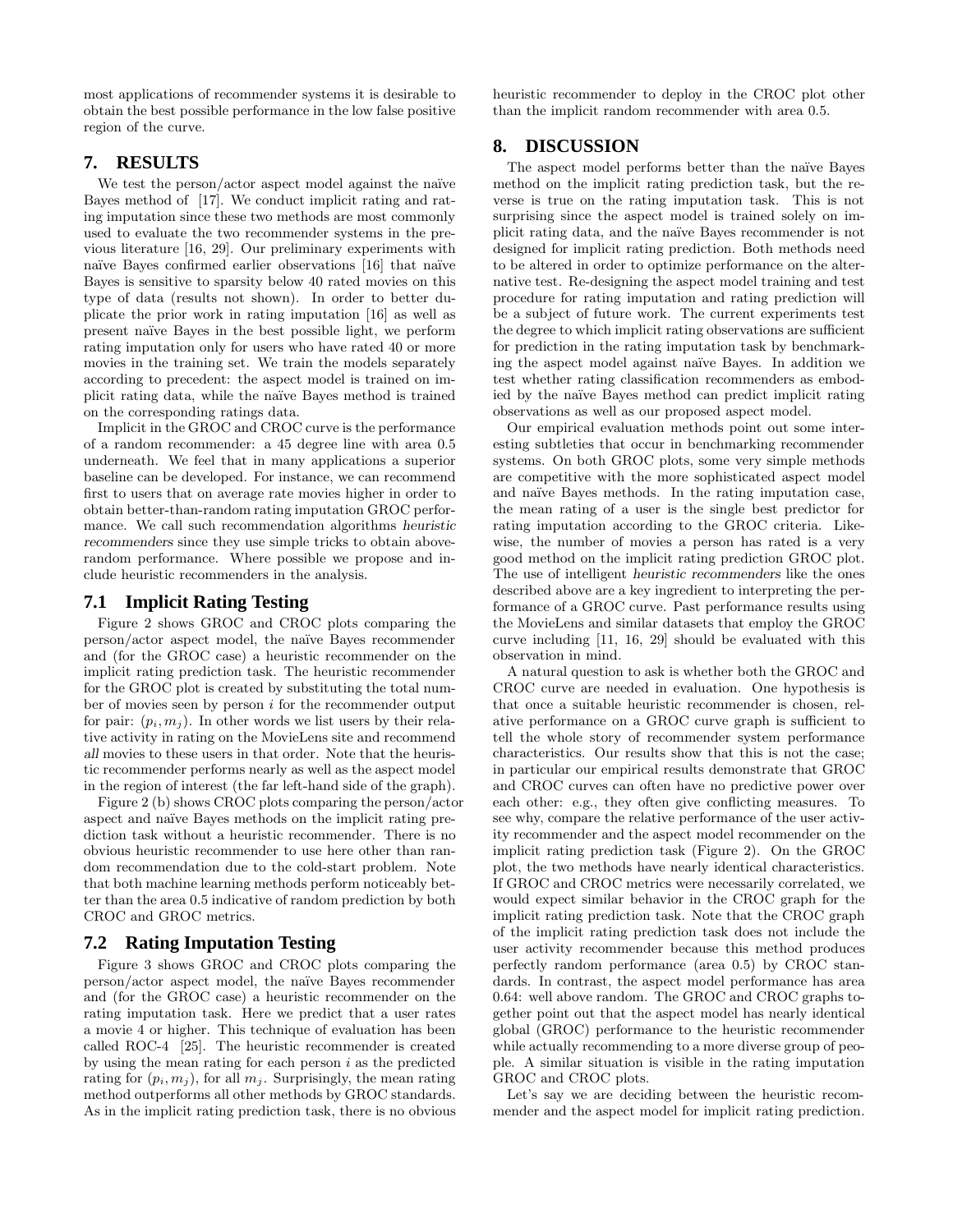

Figure 2: GROC (a) and CROC (b) plots comparing person/actor aspect model, naïve Bayes and a heuristic **recommender on the implicit rating prediction task. To generate GROC plot points we increment the number of predictions by 7800. To generate CROC plot points we increment the number of movies predicted for each person by 15.**



**Figure 3: GROC (a) and CROC (b) plots comparing person/actor aspect model, na¨ıve Bayes and a heuristic recommender on the rating imputation task. To generate GROC plot points we increment the number of predictions by 420. To generate CROC plot points we increment the number of movies predicted for each person by 1.**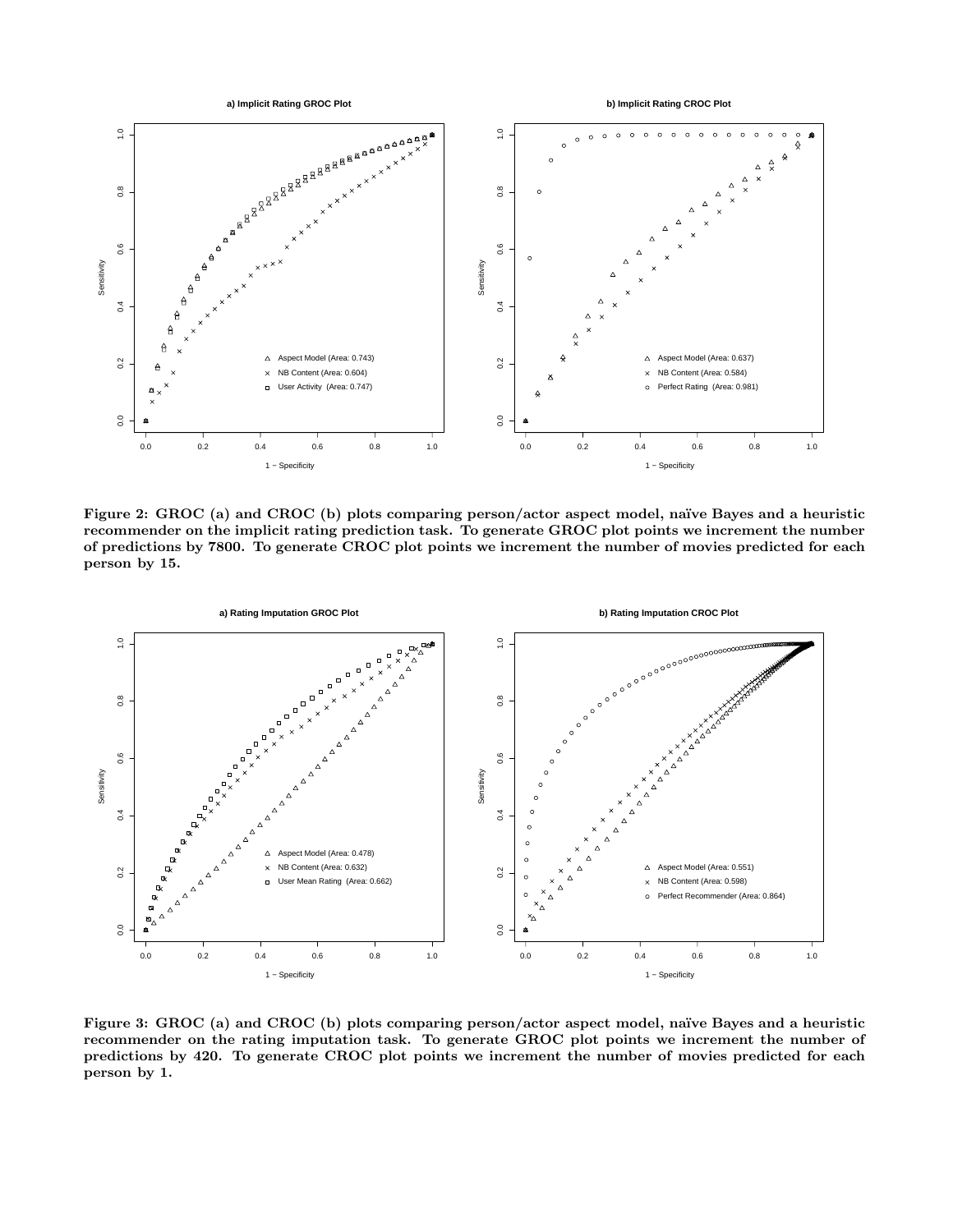If greater customer coverage is a priority, then we will choose the aspect model based on its CROC plot, even though the two methods perform equivalently on the GROC plot. We will then return to the GROC plot to determine what decision threshold to use based on false positive rate (calculated from miss rate on a GROC plot).

### **9. CONCLUSIONS**

We have proposed the aspect model latent variable method for cold-start recommending. Our aspect model combines both collaborative and content information in model fitting. The folding in algorithm allows us to make predictions for unrated items by using content data: averaging the set of content data (e.g. actors) that associate with an item (e.g. movie). Our method is tested against naïve Bayes and several heuristic recommenders on publicly available movie rating data. We have tested these methods on implicit rating and rating imputation tasks while evaluating performance under two different methods of recommending embodied by GROC and CROC curve metrics.

A surprising outcome of the empirical evaluation is the performance of so-called heuristic recommenders on the GROC curves. These methods are so effective that we feel that all future work using GROC curve plots should include appropriate heuristic predictors in order to give perspective on actual gain in performance caused by using sophisticated machine learning or other techniques. In many cases it is feasible to include heuristic recommenders for CROC curves as well. For instance we could use average rating of a movie in the training set as our rating prediction. However, when operating from a cold start we do not have this sort of information. Fortunately, GROC and CROC curves each have built-in baselines: the random recommender with area 0.5.

The combination of GROC/CROC testing and heuristic recommenders tells us when it makes sense to deploy the aspect model on the cold-start task. On the implicit rating prediction task, we recommend the aspect model over the heuristic recommender for applications when it is important to recommend to as many users as possible. If real-world success is embodied exactly by the GROC curve, we feel that the heuristic recommender is up to the job and easiest to implement. On the rating imputation task, we draw the same conclusion regarding the effectiveness of naïve Bayes method over the corresponding heuristic recommender.

Our results demonstrate the value of using both GROC and CROC curves in evaluating recommender system performance. We can show when our aspect model recommender outperforms and underperforms alternatives and link testing performance to real-world problems. GROC and CROC curves each measure performance in a specific real world task. However, in situations where the evaluation goal is to characterize the performance of a recommender system generally, both GROC and CROC curves are needed since they are often conflicting measures of recommender system performance.

### **10. ACKNOWLEDGMENTS**

Andrew Schein was supported by NIH Training Grant in Computational Genomics, T-32-HG00046. Alexandrin Popescul was supported in part by a grant from the NEC Research Institute.

### **11. REFERENCES**

- [1] C. Basu, H. Hirsh, and W. Cohen. Recommendation as classification: Using social and content-based information in recommendation. In Proceedings of the Fifteenth National Conference on Artificial Intelligence, pages 714–720, 1998.
- [2] D. Billsus and M. J. Pazzani. Learning collaborative information filters. In Proceedings of the Fifteenth International Conference on Machine Learning, pages 46–54, 1998.
- [3] J. S. Breese, D. Heckerman, and C. Kadie. Empirical analysis of predictive algorithms for collaborative filtering. In Proceedings of the Fourteenth Conference on Uncertainty in Artificial Intelligence, pages 43–52, 1998.
- [4] M. Claypool, A. Gokhale, and T. Miranda. Combining content-based and collaborative filters in an online newspaper. In Proceedings of the ACM SIGIR Workshop on Recommender Systems—Implementation and Evaluation, 1999.
- [5] W. W. Cohen, R. E. Schapire, and Y. Singer. Learning to order things. Journal of Artificial Intelligence Research, 10:243–270, 1999.
- [6] M. K. Condliff, D. D. Lewis, D. Madigan, and C. Posse. Bayesian mixed-effect models for recommender systems. In ACM SIGIR '99 Workshop on Recommender Systems: Algorithms and Evaluation, 1999.
- [7] Y. Freund, R. Iyer, R. E. Schapire, and Y. Singer. An efficient boosting algorithm for combining preferences. In Proceedings of the Fifteenth International Conference on Machine Learning, pages 170–178, 1998.
- [8] N. Good, J. B. Schafer, J. A. Konstan, A. Borchers, B. M. Sarwar, J. L. Herlocker, and J. Riedl. Combining collaborative filtering with personal agents for better recommendations. In Proceedings of the Sixteenth National Conference on Artificial Intelligence, pages 439–446, 1999.
- [9] H. Guo. Soap: Live recommendations through social agents. In Fifth DELOS Workshop on Filtering and Collaborative Filtering, Budapest, 1997.
- [10] D. Heckerman, D. M. Chickering, C. Meek, R. Rounthwaite, and C. Kadie. Dependency networks for collaborative filtering and data visualization. In Proceedings of the Sixteenth Conference on Uncertainty in Artificial Intelligence, pages 264–273, 2000.
- [11] J. L. Herlocker, J. A. Konstan, A. Borchers, and J. Riedl. An algorithmic framework for performing collaborative filtering. In Proceedings of the Conference on Research and Development in Information Retrieval, 1999.
- [12] W. Hill, L. Stead, M. Rosenstein, and G. Furnas. Recommending and evaluating choices in a virtual community of use. In Proceedings of the Conference on Human Factors in Computing Systems, pages 194–201, 1995.
- [13] T. Hofmann. Probabilistic latent semantic indexing. In 22nd Annual International ACM SIGIR Conference on Research and Development in Information Retrieval, pages 50–57, 1999.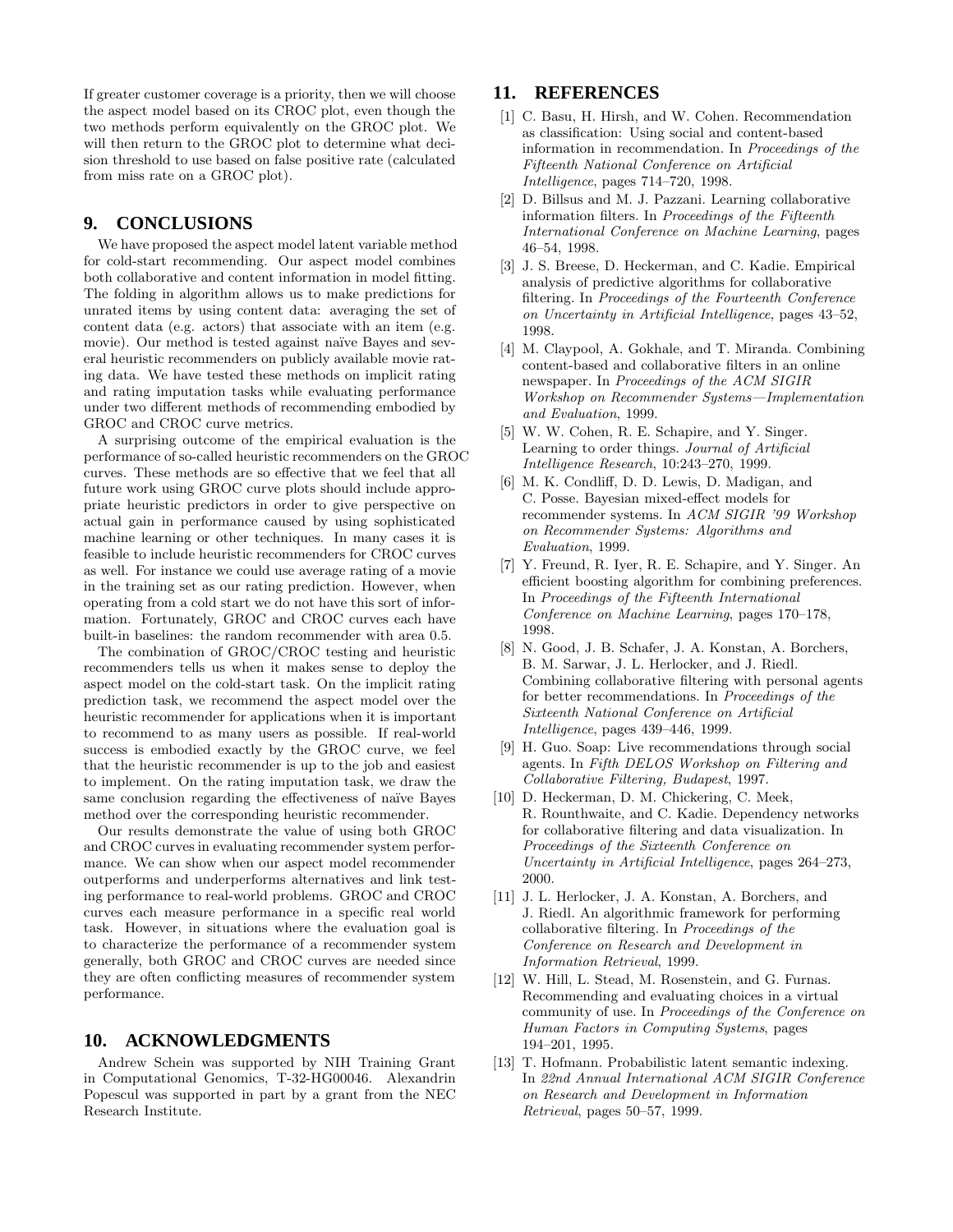- [14] T. Hofmann and J. Puzicha. Latent class models for collaborative filtering. In Proceedings of the Sixteenth International Joint Conference on Artificial Intelligence, pages 688–693, 1999.
- [15] J. A. Konstan, B. N. Miller, D. Maltz, J. L. Herlocker, L. R. Gordon, and J. Riedl. GroupLens: Applying collaborative filtering to Usenet news. Communications of the ACM, 40(3):77–87, 1997.
- [16] P. Melville, R. J. Mooney, and R. Nagarajan. Content-boosted collaborative filtering. In Proceedings of the 2001 SIGIR Workshop on Recommender Systems, 2001.
- [17] R. J. Mooney and L. Roy. Content-based book recommending using learning for text categorization. In Proceedings of the Fifth ACM Conference on Digital Libraries, pages 195–204, 2000.
- [18] A. Nakamura and N. Abe. Collaborative filtering using weighted majority prediction algorithms. In Proceedings of the Fifteenth International Conference on Machine Learning, pages 395–403, 1998.
- [19] D. M. Pennock, E. Horvitz, and C. L. Giles. Social choice theory and recommender systems: Analysis of the axiomatic foundations of collaborative filtering. In Proceedings of the Seventeenth National Conference on Artificial Intelligence, pages 729–734, 2000.
- [20] D. M. Pennock, E. Horvitz, S. Lawrence, and C. L. Giles. Collaborative filtering by personality diagnosis: A hybrid memory- and model-based approach. In Proceedings of the Sixteenth Conference on Uncertainty in Artificial Intelligence, pages 473–480, 2000.
- [21] A. Popescul, L. H. Ungar, D. M. Pennock, and S. Lawrence. Probabilistic models for unified collaborative and content-based recommendation in sparse-data environments. In Proceedings of the Seventeenth Conference on Uncertainty in Artificial Intelligence, 2001.
- [22] P. Resnick, N. Iacovou, M. Suchak, P. Bergstrom, and J. Riedl. GroupLens: An open architecture for collaborative filtering of netnews. In Proceedings of the ACM Conference on Computer Supported Cooperative Work, pages 175–186, 1994.
- [23] P. Resnick and H. R. Varian. Recommender systems. Communications of the ACM, 40(3):56–58, 1997.
- [24] G. Salton and M. McGill. Introduction to Modern Information Retrieval. McGraw Hill, 1983.
- [25] B. M. Sarwar, G. Karypis, J. A. Konstan, and J. T. Riedl. Analysis of recommender algorithms for e-commerce. In Proceedings of the 2nd ACM Conference on Electronic Commerce, pages 158–167, 2000.
- [26] B. M. Sarwar, G. Karypis, J. A. Konstan, and J. T. Riedl. Application of dimensionality reduction in recommender system—A case study. In ACM WebKDD Web Mining for E-Commerce Workshop, 2000.
- [27] B. M. Sarwar, G. Karypis, J. A. Konstan, and J. T. Riedl. Item-based collaborative filtering recommendation algorithms. In Proceedings of the Tenth International World Wide Web Conference, pages 285–295, 2001.
- [28] A. I. Schein, A. Popescul, and L. H. Ungar. PennAspect: A two-way aspect model implementation. Technical Report MS-CIS-01-25, Department of Computer and Information Science, The University of Pennsylvania, 2001.
- [29] A. I. Schein, A. Popescul, L. H. Ungar, and D. M.Pennock. Generative models for cold-start recommendations. In Proceedings of the 2001 SIGIR Workshop on Recommender Systems, 2001.
- [30] U. Shardanand and P. Maes. Social information filtering: Algorithms for automating 'word of mouth'. In Proceedings of the Conference on Human Factors in Computing Systems, pages 210–217, 1995.
- [31] L. H. Ungar and D. P. Foster. Clustering methods for collaborative filtering. In Workshop on Recommendation Systems at the Fifteenth National Conference on Artificial Intelligence, 1998.